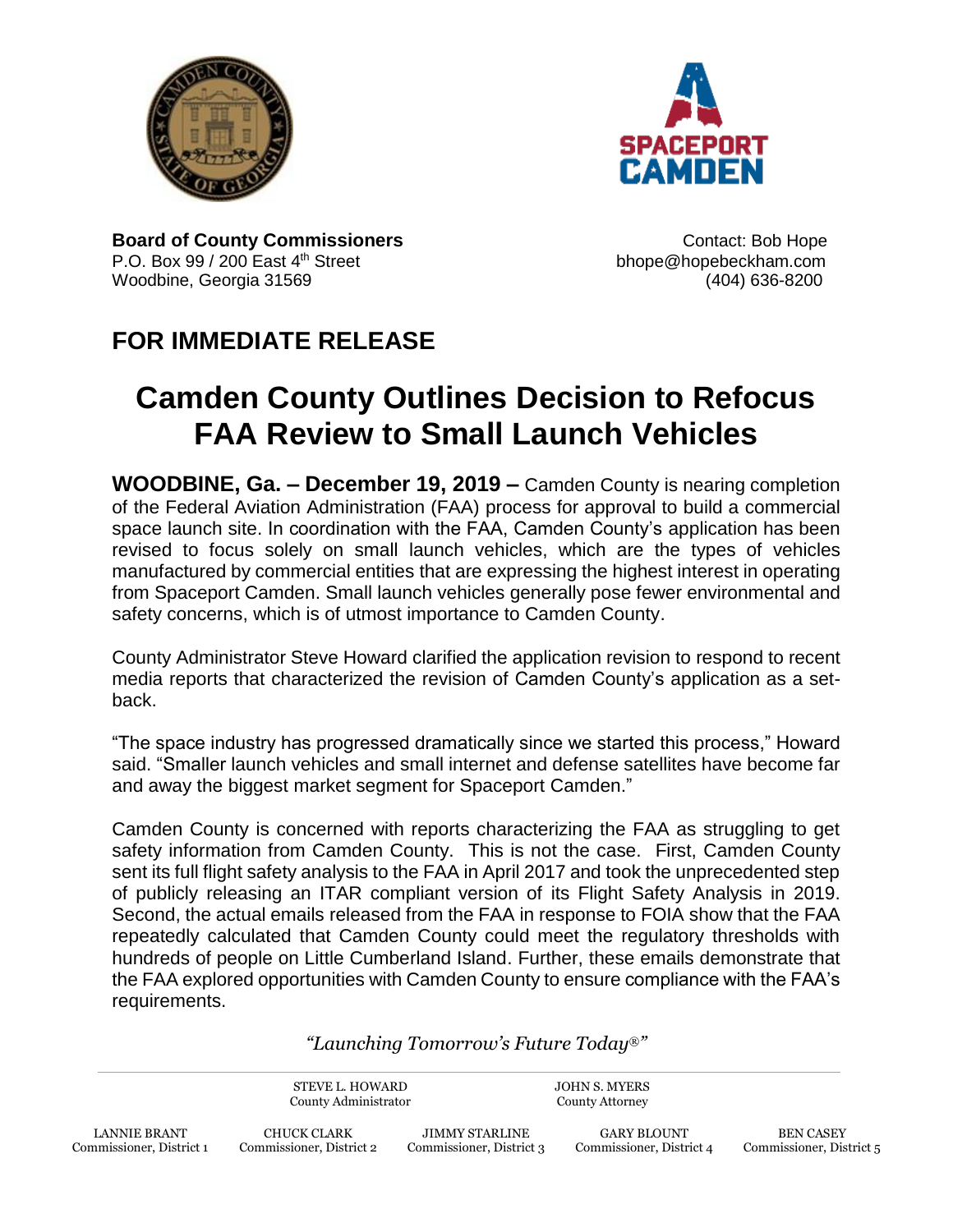On numerous occasions, including as recently as this week, Camden County asked the FAA if the FAA's analysis showed that Camden County could not meet the FAA's regulatory thresholds. The answer received has always been that "the FAA had not come to that conclusion" and that "if the answer was going to be no, they would not waste county tax dollars or federal tax dollars." This fact is also proven by a recently released email in which one FAA engineer wrote in 2017:

*"[Tom Braun] will run the analysis to make a final determination if it will be possible for either of those rockets (Falcon 9 or smaller Vention-type rocket) to fly at that location so that we can tell the Commissioner that is at least possible so that he will continue funding the project. His words at the end of the call: "If it isn't possible, why am I still spending money on it?"*

Since embarking on the Spaceport Camden project, small rockets have emerged as the most important market segment for Camden County. Communications satellites are changing rapidly. What used to be the size of a school bus is being replaced by a satellite the size of an ink-jet printer. Demand for small rockets that can cost effectively launch these smaller payloads is where the space industry is heading. Camden County is positioning itself to capture this market.

Camden County's application for a launch site operator license originally included small to medium-large launch vehicles. Our intention was for this application to capture all of the potential launch vehicles that might operate from Spaceport Camden. Unfortunately, as the 180-day review period wound to a close, it became clear that the FAA was only planning to evaluate the medium-large rocket and not the small rockets Camden County is also seeking.

On October 17, 2019, the FAA first notified Camden County that their independent analysis suggested that a launch of a medium-large rocket included populated areas within an overflight exclusion zone. This information did not comport with the expert analysis conducted by the Aerospace Corporation on behalf of Camden County and released to the public. Analysis from the Aerospace Corporation showed that neither their overflight exclusion zone calculation nor their individual risk curves (100 times more stringent) reached Cumberland Island or Little Cumberland Island.

As a result of the October  $17<sup>th</sup>$  letter, Camden County sought an immediate meeting with the FAA to compare the flight safety analysis prepared for Camden County by the Aerospace Corporation with the FAA's 3<sup>rd</sup> party flight safety analysis. This meeting was not granted until December 10, 2019, six days before the expiration of the 180-day application review period.

*"Launching Tomorrow's Future Today*®*"*

STEVE L. HOWARD County Administrator JOHN S. MYERS County Attorney

CHUCK CLARK Commissioner, District 2

JIMMY STARLINE Commissioner, District 3

GARY BLOUNT Commissioner, District 4